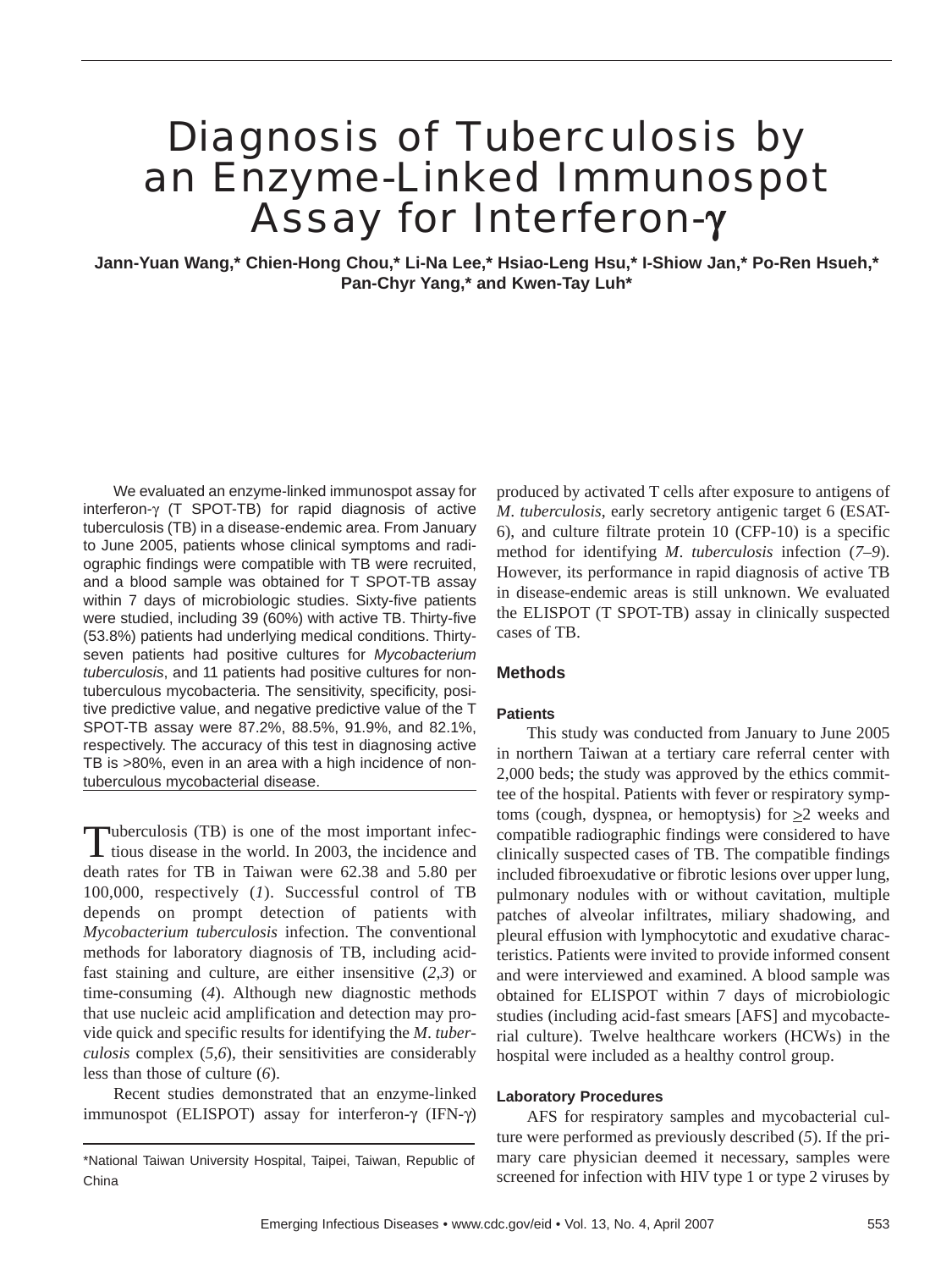using competitive ELISAs (Wellcome Laboratories, Beckenham, UK), and infection was confirmed by Western blotting (Diagnostics Pasteur, Marnes-la-Coquette, France).

# **ELISPOT Assay**

Five milliliters of blood was obtained from each patient and processed within 2 hours. ELISPOT was performed by using a commercial kit (T SPOT-TB; Oxford Immunotec Ltd, Oxford, UK) as previously described (*10*). Briefly, peripheral blood mononuclear cells were separated by using Ficoll-Paque centrifugation. Cells were washed, resuspended, and counted. Ninety-six–well polyvinylidene fluoride–backed plates (MAIPS4510; Millipore, Billerica, MA, USA) were coated with 15 µg/mL of monoclonal antibody 1-D1K against IFN-γ (Mabtech, Nacka Strand, Sweden). Cells (250,000/well) were added to duplicate wells containing antigen (ESAT-6 or CFP-10) or mitogen. No antigen was added to the background control wells. After incubation for 18 h, plates were washed, 100  $\mu$ L (1  $\mu$ g/mL) of biotinylated monoclonal antibody 7-B6-1-biotin against IFN-γ (Mabtech) was added, and plates were incubated for 2 h. Plates were then washed, streptavidin-alkaline phosphatase toxoid (Mabtech) was added and incubated for 1.5 h; plates were washed again and 100 µL of chromogenic alkaline phosphatase substrate (Bio-Rad Laboratories, Hercules, CA, USA) was added. After 10–15 min, the plates were washed and spots were enumerated with a stereomicroscope independently by 2 observers. Mean values determined by the 2 observers and both duplicate wells were used in all calculations. The number of spots in the background control wells was subtracted from the number in the test wells, and a response was considered positive if the number of spots per test well was  $\geq 10$  and at least twice the value found in the background control wells.

# **Clinical Evaluation of Patients**

All medical records including history, symptoms, signs, radiologic, pathologic, and microbiologic results, and follow-up observations were carefully reviewed to obtain data for generating a clinical diagnosis. On the basis of clinical findings, 2 categories of patients were considered to have active TB: those whose clinical specimens were culture-positive for *M*. *tuberculosis* and those whose biopsy specimens had caseating granulomas that showed marked improvement after treatment.

# **Results**

Patient characteristics are summarized in Table 1. All patients were previously vaccinated with bacillus Calmette-Guérin (BCG). Laboratory tests for HIV infection were performed for 42 patients and results were positive for 3 patients. Of 23 patients with an unknown HIV status, all had an initial lymphocyte count  $>1 \times 10^9$ /L and did not have AIDS-defined illness (*11*). Thirty-nine (60%) had active TB; 37 had culture-confirmed TB and 2 had histopathology-proved TB with marked improvement of their clinical conditions after treatment. Thirty-one patients had pulmonary TB, 3 had TB pleurisy (*M*. *tuberculosis* was isolated from pleural effusion), and 2 had concomitant pulmonary TB and TB pleurisy. The remaining 3 patients had pulmonary and extrapulmonary TB. Of the 26 non-TB patients, all were culture negative for *M*. *tuberculosis* for multiple specimens (mean 8.3, range 3–20).

Eight (12.3%) fulfilled the diagnostic criteria for nontuberculosis mycobacterial (NTM) disease (*12*). Of these 8 patients, 2 infected with *M*. *avium-intracellulare* complex responded to treatment with clarithromycin, ethambutol, and rifampin; 1 infected with *M*. *kansasii* responded to treatment with isoniazid, rifampin, and ethambutol; and 3

| Table 1. Clinical characteristics of 65 patients suspected of<br>having tuberculosis, Taiwan, 2005* |                |  |  |  |  |
|-----------------------------------------------------------------------------------------------------|----------------|--|--|--|--|
| Characteristic                                                                                      | Value          |  |  |  |  |
| Mean age, y (range)                                                                                 | $52.2(2 - 84)$ |  |  |  |  |
| Male:female (% male)                                                                                | 37:28 (56.9)   |  |  |  |  |
| Underlying medical condition                                                                        | 35 (53.8)      |  |  |  |  |
| Malignancy                                                                                          | 17 (26.2)      |  |  |  |  |
| Diabetes mellitus                                                                                   | 12(18.5)       |  |  |  |  |
| Other†                                                                                              | 11 (16.9)      |  |  |  |  |
| Symptoms‡                                                                                           |                |  |  |  |  |
| Cough or dyspnea [no. with hemoptysis]                                                              | 44 (67.7) [2]  |  |  |  |  |
| Fever                                                                                               | 35 (53.8)      |  |  |  |  |
| Mean duration of symptoms (range)                                                                   | 23.4 wk        |  |  |  |  |
|                                                                                                     | $(2$ wk- 5 y)  |  |  |  |  |
| Radiographic finding                                                                                |                |  |  |  |  |
| Upper lobe fibroexudative lesions                                                                   | 25 (38.5) [2]  |  |  |  |  |
| [no. with cavitation]                                                                               |                |  |  |  |  |
| Multiple patches of alveolar infiltrates<br>[no. with cavitation]                                   | 20 (30.8) [1]  |  |  |  |  |
| Multiple nodules or mass<br>[no. with cavitation]                                                   | 10 (15.4) [3]  |  |  |  |  |
| Upper lobe fibrotic change                                                                          | 5(7.7)         |  |  |  |  |
| Pleural effusion [no. with upper lobe                                                               | $3(4.6)$ [1]   |  |  |  |  |
| fibrotic change]                                                                                    |                |  |  |  |  |
| Miliary lesion                                                                                      | 2(3.1)         |  |  |  |  |
| Acid-fast smear positive                                                                            | 33 (50.8)      |  |  |  |  |
| Mycobacterial culture                                                                               | 48 (73.8)      |  |  |  |  |
| Mycobacterium tuberculosis                                                                          | 37 (56.9)      |  |  |  |  |
| M. avium-intracellulare complex                                                                     | 2(3.1)         |  |  |  |  |
| M. chelonae                                                                                         | 2(3.1)         |  |  |  |  |
| M. abscessus and M. chelonae                                                                        | 2(3.1)         |  |  |  |  |
| M. abscessus                                                                                        | 1(1.5)         |  |  |  |  |
| M. marinum                                                                                          | 1(1.5)         |  |  |  |  |
| M. kansasii                                                                                         | 1(1.5)         |  |  |  |  |
| Unidentified species                                                                                | 2(3.1)         |  |  |  |  |

\*Values are no. (%) unless otherwise indicated.

†Underlying disease was alcoholism in 4 patients, AIDS in 3 patients, endstage renal disease in 2 patients, Sjogren syndrome in 1 patient, and hepatitis B-related liver cirrhosis in 1 patient.

#Two patients were asymptomatic and had abnormal chest radiographs noted incidentally.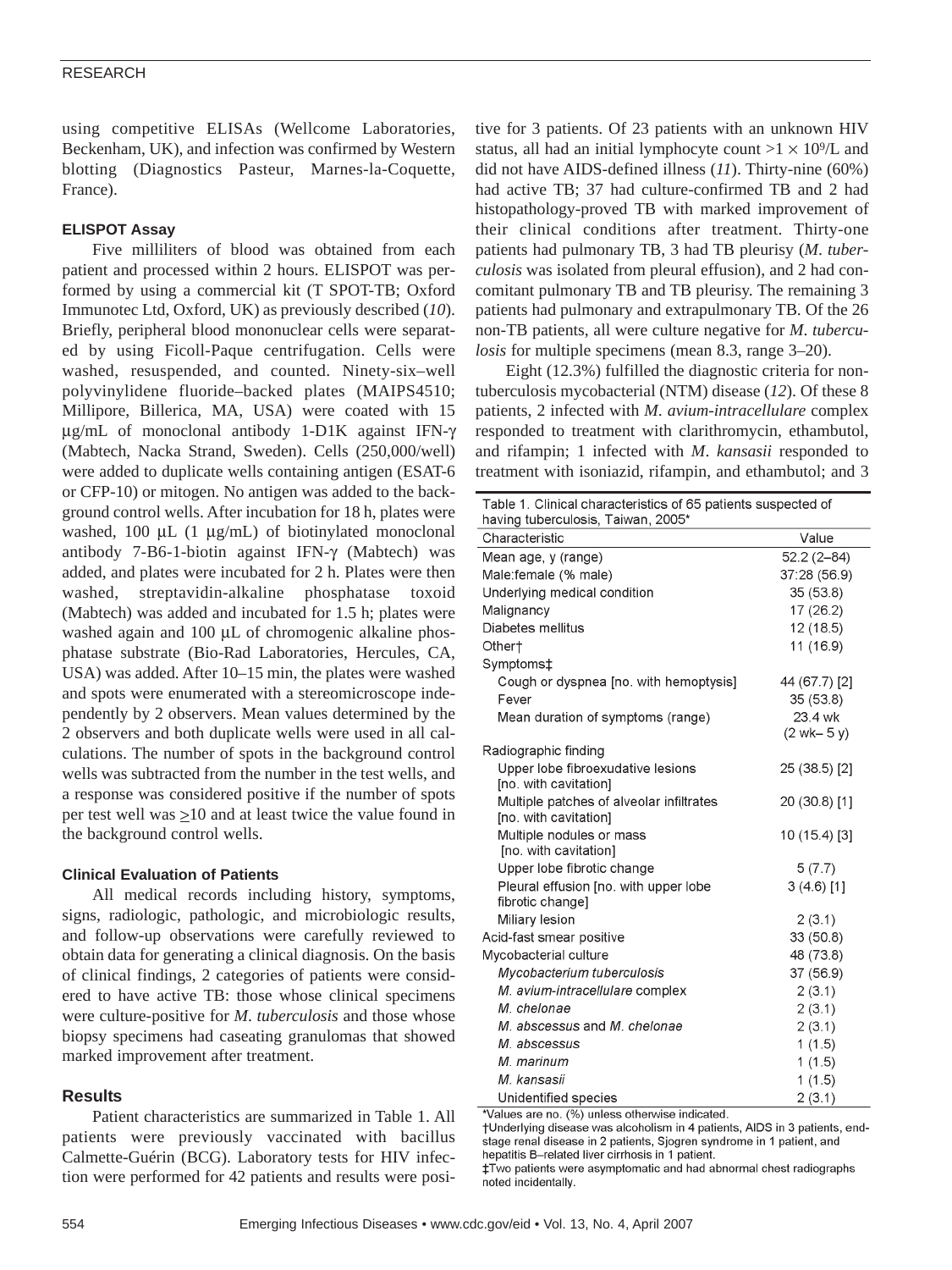infected with *M*. *abscessus* responded to treatment with clarithromycin. Clinical conditions and radiographic abnormalities improved in 9 patients after treatment with antimicrobial drugs and in 2 patients after treatment with antifungal drugs. Three other patients provided biopsy specimens, which showed malignancy in 2 patients and a benign tumor in 1 patient. Another patient died of *Staphylococcus aureus* pneumonia and bacteremia. Three other patients showed no clinical and radiographic improvement after empiric treatment for 2 weeks. Specimens from 2 these patients were tested by a nucleic acid amplification assay (BD ProbeTec ET DTB system; Becton Dickinson Instrument Systems, Sparks, MD, USA) and showed negative results. Nine of 12 patients with diabetes and the 3 patients infected with HIV had active TB. In the 48 patients with mycobacteria isolated from respiratory specimens, the average interval between the date when microbiologic studies were performed and the date when the result of mycobacterial culture was available was 49.9 days (range 14–77 days). However, the average interval for the ELISPOT assay for these patients was 4.5 days (range 1–8 days) after microbiologic studies were performed.

Table 2 shows the correlation between ELISPOT results and the final diagnosis for the 65 patients. Of the 22 patients with AFS-positive TB, 19 (86.4%) were ELISPOT positive. Three showed false-negative results in the ELISPOT, including a 41-year-old HIV-positive man, a 47-year-old HIV-negative man with diabetes mellitus, and a 78-year-old woman with diabetes mellitus and Sjogren syndrome. Of the 11 non-TB patients with positive AFS, mycobacterial culture showed NTM disease in 8 patients. Three showed false-positive results in the ELISPOT, including a 74-year-old man with diabetes who was culture positive for *M*. *chelonae*, a 50-year-old previously healthy man who was culture positive for *M*. *marinum*, and a 21 year-old previously healthy woman who was culture positive for *M*. *avium-intracellulare* complex. The positive predictive value (PPV) of ELISPOT for AFS-positive patients was 86.4% (Table 2).

Of the 17 patients with AFS-negative TB, 2 (11.8%) showed negative results in the ELISPOT (Table 2). Both were previously healthy and had culture-positive TB pleurisy with pleural effusions with lymphocytotic and exudative characteristics. Chest radiographs for these 2

patients showed pleural effusion without parenchymal lesions. Their sputum cultures were negative for *M*. *tuberculosis*. HIV status was tested in only 1 patient. For the 15 non-TB patients with negative AFS, all showed negative results in the ELISPOT, i.e., the specificity and PPV of the ELISPOT were 100% (Table 2).

Among the 28 ELISPOT-negative patients, 3, including 1 with culture-confirmed TB, were retested 2, 4, and 5 weeks later, respectively. All were again ELISPOT negative. Among the 12 HCWs, all were ELISPOT negative except 1 who previously had culture-confirmed TB and had been treated for 10 months.

# **Discussion**

Delayed diagnosis and treatment can increase the risk for dissemination of *M*. *tuberculosis* and decrease survival for some subgroups of TB patients (*13*–*15*). Thus, new technologic developments, which facilitate rapid diagnosis, are needed for successful control of this disease. Besides the development of nucleic acid amplification assays for rapid detection of *M*. *tuberculosis* complex, attempts have been made to exploit the T-cell response for rapid diagnosis of *M*. *tuberculosis* infection (*16,17*). The major problem with tuberculin skin testing (TST) is crossreactivity with antigens in other mycobacteria, such as the *M*. *bovis* BCG vaccine strain and environmental mycobacterial species. This cross-reactivity leads to false-positive results and decreased PPV, especially in BCG-vaccinated persons and in areas of high incidence of NTM disease, such as Taiwan. In Taiwan in 2001, 2.74% of preschool children were TST positive, whereas active TB developed in only 2.29/100,000 children 5–9 years of age (*1*). Use of ESAT-6 and CFP-10, two antigens encoded in the region of difference 1, which distinguishes *M*. *tuberculosis* from other mycobacteria, has increased the specificity and PPV of IFN-γ ELISPOT assays (*10*,*18*–*22*). Our study showed that the sensitivity, specificity, PPV, and negative predictive values (NPV) of the ELISPOT assay were >80% in the diagnosis of active TB in clinically suspected patients. Results were also available  $\approx$ 45 days earlier than those obtained with mycobacterial culture.

The genes coding for ESAT-6 and CFP-10 are absent from most environmental mycobacteria, except for *M*. *kansasii*, *M*. *marinum*, *M*. *szulgai*, *M*. *flavescens*, and *M*. *gastrii* (*23*–*25*). Whether ESAT-6 or CFP-10 is present in

Table 2. Correlation between results of enzyme-linked immunospot (ELISPOT) assay and diagnosis of 65 patients suspected of having fuberculosis (TR) Taiwan 2005

| Results of acid- | No. samples   |               |                  |             |      |                               |                     |          |
|------------------|---------------|---------------|------------------|-------------|------|-------------------------------|---------------------|----------|
| fast smears (no. | $TB(n = 39)$  |               | No TB $(n = 26)$ |             |      |                               | Predictive value, % |          |
| samples)         | ELISPOT $(+)$ | ELISPOT $(-)$ | ELISPOT (+)      | ELISPOT (-) |      | Sensitivity, % Sensitivity, % | Positive            | Negative |
| Positive (33)    | 19            |               |                  |             | 86.4 | 72.7                          | 86.4                | 72.7     |
| Negative (32)    | 15            |               |                  | 15          | 88.2 | 100                           | 100                 | 88.2     |
| Total (65)       | 34            |               |                  | 23          | 87.2 | 88.5                          | 91.9                | 82.1     |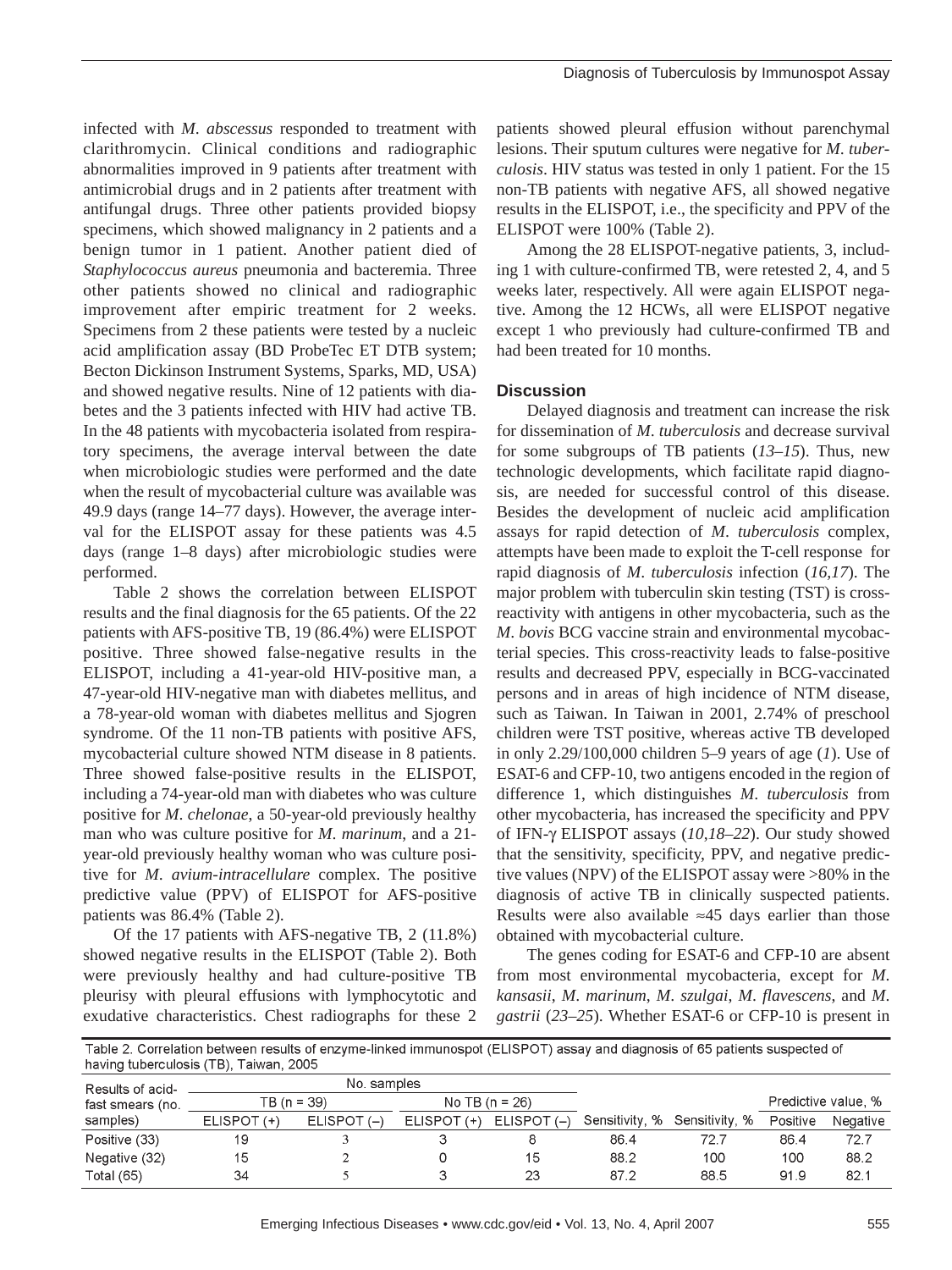## RESEARCH

*M*. *chelonae* and the *M*. *avium-intracellulare* complex has not yet been determined. Although PPV is associated with pretest probability of active TB in a cohort, our results showed that the ELISPOT can accurately discriminate TB from NTM disease and other respiratory diseases. All 3 patients with false-positive ELISPOT results had NTM disease. The 3 AFS-positive TB patients with false-negative ELISPOT results had other diseases (2 had diabetes mellitus and 1 had AIDS), which could weaken the T-cell response (*26,27*). However, neither of the 2 AFS-negative ELISPOT false-negative TB patients had another disease. Because HIV status was not routinely tested, the possibility of asymptomatic HIV infection that potentially influenced the ELISPOT results cannot be excluded.

Consistent with previous reports (sensitivity 80.7%–94.4%) (*20*,*28*–*30*), assays detecting secretion of IFN-γ caused by stimulation with ESAT-6 or CFP-10 for diagnosis of TB have a sensitivity >80%. However, specificity (45.5%–69.2%), PPV (65.4%–85.4%), and NPV (53.6%– 90.0%) were highly variable, which was probably due to different criteria for patient selection and diagnosis of active TB. In a study conducted in Japan (*20*), only patients with culture-confirmed infection were considered to have active TB. Thus, culture-negative TB patients would be classified into a non-TB group, but some showed positive test results, which resulted in decreased specificity and PPV. In the study conducted in Denmark (*28*), several risk factors predisposing persons to recent *M*. *tuberculosis* infection were observed in the 10 patients with false-positive results, including a history of recent exposure, immigration from a highly disease-endemic area, intravenous drug use, and HIV positivity. In the study conducted in Brazil (*30*), controls were medical students, who were at high risk for nosocomial exposure; 50% of them were ELISPOT positive, which resulted in low specificity and PPV.

Many of our patients without active TB were ELISPOT negative. In a study in Taiwan in 2001, 2.74% of preschool children were TST positive, and the annual estimated infection rate was 0.43% (*1*). Therefore, it is unlikely that all of our ELISPOT-negative patients had never been infected with *M*. *tuberculosis*. Furthermore, the results with samples from HCWs decrease the possibility that acute illness caused a false-negative result. Previous studies with sequential testing showed that responses of ESAT-6– or CFP-10–specific T cells decay progressively with treatment for TB (*9*,*22*,*31*–*34*). Our ELISPOT-negative patients may not have been recently infected with *M*. *tuberculosis*; thus, levels of their circulating ESAT-6– or CFP-10–specific effector T cells, rather than memory T cells, decreased and failed to yield a positive ELISPOT result (*35,36*). Further long-term follow-up study of ELISPOT-positive TB patients is needed to better understand the dynamic changes in ESAT-6– or CFP-10–specific effector T cells.

Patients with AFS-negative TB should be further investigated because this type of TB is usually diagnosed late and has been reported to be responsible for ≈17% of TB transmission (*37,38*). Our study showed that all AFSnegative ELISPOT-positive patients had true cases of TB, i.e.,  $PPV = 100\%$ . Only 2 patients with TB pleurisy and negative sputum culture for *M*. *tuberculosis* showed falsenegative ELISPOT results. The cause of this finding is not known because the current hypothesis for the pathogenesis of TB pleurisy is that the caseous material from a subpleural focus ruptures into the pleural space 6–12 weeks after a primary infection. This material then interacts with previously sensitized T cells, which results in a delayed hypersensitivity reaction and accumulation of fluid (*39,40*). The 2 patients with false-negative ELISPOT results might have been at a early stage of primary TB, and their sensitized T cells had not yet returned to the systemic circulation before sampling was conducted. Further investigation is needed to assess the performance of the ELISPOT assay in patients suspected of having TB with negative AFS results.

The resurgence of TB has prompted the need for sensitive, accurate, and fast methods for laboratory detection of *M*. *tuberculosis* infection. Although previous studies demonstrated that the ELISPOT assay for INF-γ is a powerful tool for detecting latent *M. tuberculosis* infection, our results showed that in patients who were previously vaccinated with BCG, the diagnostic value of this test in detecting active TB approached 90% in sensitivity, specificity, PPV, and NPV, even in an area with a high incidence of NTM disease.

Dr Wang is an attending physician at the National Taiwan University Hospital and a student at the Graduate Institute of Clinical Medicine, National Taiwan University. His primary research interest is pulmonary infectious disease, especially TB.

#### **References**

- 1. Center for Disease Control. Statistics of communicable diseases and surveillance report in Taiwan area, 2003. Taipei (Taiwan): The Center; 2004.
- 2. Boyd JC, Marr JJ. Decreasing reliability of acid-fast smear techniques for detection of tuberculosis. Ann Intern Med. 1975;82:489–92.
- 3. Murray PR, Elmore C, Krogstad DJ. The acid-fast stain: a specific and predictive test for mycobacterial disease. Ann Intern Med. 1980;92:512–3.
- 4. Pfyffer GE, Brown-Elliott BA, Wallace RJJ. *Mycobacterium*: general characteristics, isolation, and staining procedures. In: Murray PR, Baron EJ, Jorgensen JH, Pfaller MA, Yolken RH, editors. Manual of clinical microbiology, 8th ed. Washington: American Society for Microbiology Press; 2003. p. 532–59.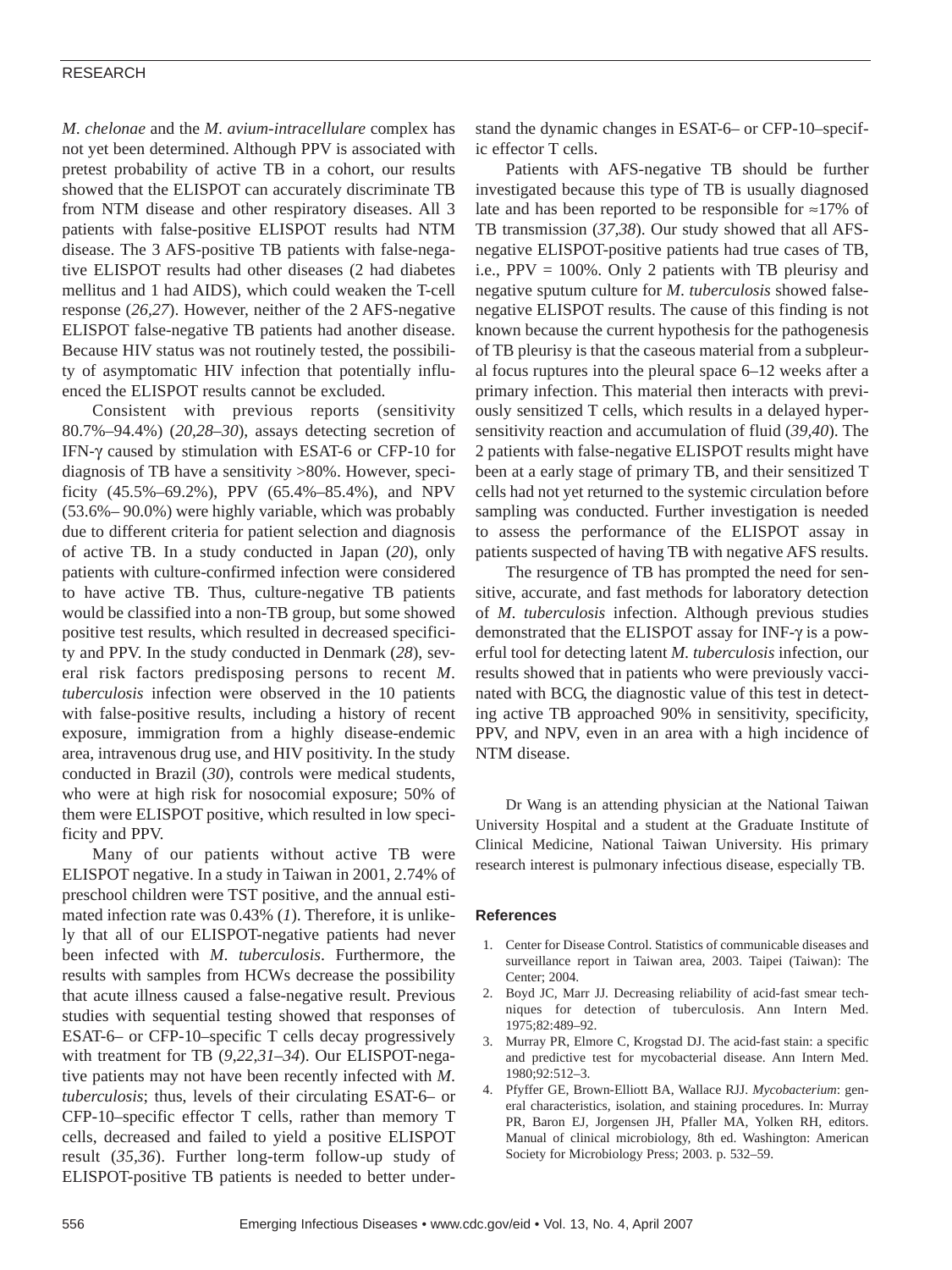- 5. Wang JY, Lee LN, Chou CS, Huang CY, Wang SK, Lai HC, et al. Performance assessment of a nested-PCR assay (the RAPID BAP-MTB) and the BD ProbeTec ET system for detection of *Mycobacterium tuberculosis* in clinical specimens. J Clin Microbiol. 2004;42:4599–603.
- 6. Piersimoni C, Scarparo C. Relevance of commercial amplification methods for direct detection of *Mycobacterium tuberculosis* complex in clinical samples. J Clin Microbiol. 2003;41:5355–65.
- 7. Hill PC, Brookes RH, Fox A, Fielding K, Jeffries DJ, Jackson-Sillah D, et al. Large-scale evaluation of enzyme-linked immunospot assay and skin test for diagnosis of *Mycobacterium tuberculosis* infection against a gradient of exposure in The Gambia. Clin Infect Dis. 2004;38:966–73.
- 8. Nicol MP, Pienaar D, Wood K, Eley B, Wilkinson RJ, Henderson H, et al. Enzyme-linked immunospot assay responses to early secretory antigenic target 6, culture filtrate protein 10, and purified protein derivative among children with tuberculosis: implications for diagnosis and monitoring of therapy. Clin Infect Dis. 2005;40:1301–8.
- 9. Hill PC, Fox A, Jeffries DJ, Jackson-Sillah D, Lugos MD, Owiafe PK, et al. Quantitative T cell assay reflects infectious load of *Mycobacterium tuberculosis* in an endemic case contact model. Clin Infect Dis. 2005;40:273–8.
- 10. Lalvani A, Pathan AA, McShane H, Wilkinson RJ, Latif M, Conlon CP, et al. Rapid detection of *Mycobacterium tuberculosis* infection by enumeration of antigen-specific T cells. Am J Respir Crit Care Med. 2001;163:824–8.
- 11. Centers for Disease Control and Prevention. 1993 revised classification system for HIV infection and expanded surveillance case definition for AIDS among adolescents and adults. MMWR Recomm Rep. 1992;41(RR-17):1–19.
- 12. Diagnosis and treatment of disease caused by nontuberculous mycobacteria. This official statement of the American Thoracic Society was approved by the Board of Directors, March 1997. Medical Section of the American Lung Association. Am J Respir Crit Care Med. 1997;156:S1–S25.
- 13. Alwood K, Keruly J, Moore-Rice K, Stanton DL, Chaulk CP, Chaisson RE. Effectiveness of supervised, intermittent therapy for tuberculosis in HIV-infected patients. AIDS. 1994;8:1103–8.
- 14. Pablos-Mendez A, Sterling TR, Frieden TR. The relationship between delayed or incomplete treatment and all-cause mortality in patients with tuberculosis. JAMA. 1996;276:1223–8.
- 15. Wang JY, Hsueh PR, Lee LN, Liaw YS, Shau WY, Yang PC, et al. *Mycobacterium tuberculosis* inducing disseminated intravascular coagulation. Thromb Haemost. 2005;93:729–34.
- 16. Schluger NW, Rom WN. The host immune response to tuberculosis. Am J Respir Crit Care Med. 1998;157:679–91.
- 17. Barnes PF. Diagnosing latent tuberculosis infection: the 100-year upgrade. Am J Respir Crit Care Med. 2001;163:807–8.
- 18. Lalvani A, Pathan AA, Durkan H, Wilkinson KA, Whelan A, Deeks JJ, et al. Enhanced contact tracing and spatial tracking of *Mycobacterium tuberculosis* infection by enumeration of antigenspecific T cells. Lancet. 2001;357:2017–21.
- 19. Shams H, Weis SE, Klucar P, Lalvani A, Moonan PK, Pogoda JM, et al. Enzyme-linked immunospot and tuberculin skin testing to detect latent tuberculosis infection. Am J Respir Crit Care Med. 2005;172:1161–8.
- 20. Mori T, Sakatani M, Yamagishi F, Takashima T, Kawabe Y, Nagao K, et al. Specific detection of tuberculosis infection: an interferongamma-based assay using new antigens. Am J Respir Crit Care Med. 2004;170:59–64.
- 21. Brock I, Weldingh K, Lillebaek T, Follmann F, Andersen P. Comparison of tuberculin skin test and new specific blood test in tuberculosis contacts. Am J Respir Crit Care Med. 2004;170:65–9.
- 22. Lalvani A, Nagvenkar P, Udwadia Z, Pathan AA, Wilkinson KA, Shastri JS, et al. Enumeration of T cells specific for RD1-encoded antigens suggests a high prevalence of latent *Mycobacterium tuberculosis* infection in healthy urban Indians. J Infect Dis. 2001;183:469–77.
- 23. Harboe M, Oettinger T, Wiker HG, Rosenkrands I, Andersen P. Evidence for occurrence of the ESAT-6 protein in *Mycobacterium tuberculosis* and virulent *Mycobacterium bovis* and for its absence in *Mycobacterium bovis* BCG. Infect Immun. 1996;64:16–22.
- 24. Geluk A, van Meijgaarden KE, Franken KL, Subronto YW, Wieles B, Arend SM, et al. Identification and characterization of the ESAT-6 homologue of *Mycobacterium leprae* and T-cell cross-reactivity with *Mycobacterium tuberculosis.* Infect Immun. 2002;70:2544–8.
- 25. Arend SM, van Meijgaarden KE, de Boer K, de Palou EC, van Soolingen D, Ottenhoff TH, et al. Tuberculin skin testing and in vitro T cell responses to ESAT-6 and culture filtrate protein 10 after infection with *Mycobacterium marinum* or *M. kansasii.* J Infect Dis. 2002;186:1797–807.
- 26. Joshi N, Caputo GM, Weitekamp MR, Karchmer AW. Infections in patients with diabetes mellitus. N Engl J Med. 1999;341:1906–12.
- 27. Mukadi YD, Maher D, Harries A. Tuberculosis case fatality rates in high HIV prevalence populations in sub-Saharan Africa. AIDS. 2001;15:143–52.
- 28. Ravn P, Munk ME, Andersen AB, Lundgren B, Lundgren JD, Nielsen LN, et al. Prospective evaluation of a whole-blood test using *Mycobacterium tuberculosis*-specific antigens ESAT-6 and CFP-10 for diagnosis of active tuberculosis. Clin Diagn Lab Immunol. 2005;12:491–6.
- 29. Liebeschuetz S, Bamber S, Ewer K, Deeks J, Pathan AA, Lalvani A. Diagnosis of tuberculosis in South African children with a T-cellbased assay: a prospective cohort study. Lancet. 2004;364: 2196–203.
- 30. Abramo C, Meijgaarden KE, Garcia D, Franken KL, Klein MR, Kolk AJ, et al. Monokine induced by interferon gamma and IFNgamma response to a fusion protein of *Mycobacterium tuberculosis* ESAT-6 and CFP-10 in Brazilian tuberculosis patients. Microbes Infect. 2006;8:45–51.
- 31. Ferrand RA, Bothamley GH, Whelan A, Dockrell HM. Interferongamma responses to ESAT-6 in tuberculosis patients early into and after anti-tuberculosis treatment. Int J Tuberc Lung Dis. 2005;9:1034–9.
- 32. Pathan AA, Wilkinson KA, Klenerman P, McShane H, Davidson RN, Pasvol G, et al. Direct ex vivo analysis of antigen-specific IFNgamma-secreting CD4 T cells in *Mycobacterium tuberculosis*– infected individuals: associations with clinical disease state and effect of treatment. J Immunol. 2001;167:5217–25.
- 33. Sousa AO, Wargnier A, Poinsignon Y, Simonney N, Gerber F, Lavergne F, et al. Kinetics of circulating antibodies, immune complex and specific antibody-secreting cells in tuberculosis patients during 6 months of antimicrobial therapy. Tuber Lung Dis. 2000;80:27–33.
- 34. Carrara S, Vincenti D, Petrosillo N, Amicosante M, Girardi E, Goletti D. Use of a T cell-based assay for monitoring efficacy of antituberculosis therapy. Clin Infect Dis. 2004;38:754–6.
- 35. Dheda K, Udwadia ZF, Huggett JF, Johnson MA, Rook GA. Utility of the antigen-specific interferon-gamma assay for the management of tuberculosis. Curr Opin Pulm Med. 2005;11:195–202.
- 36. Lalvani A. Counting antigen-specific T cells: a new approach for monitoring response to tuberculosis treatment? Clin Infect Dis. 2004;38:757–9.
- 37. Behr MA, Warren SA, Salamon H, Hopewell PC, Ponce de Leon A, Daley CL, et al. Transmission of *Mycobacterium tuberculosis* from patients smear-negative for acid-fast bacilli. Lancet. 1999;353: 444–9.